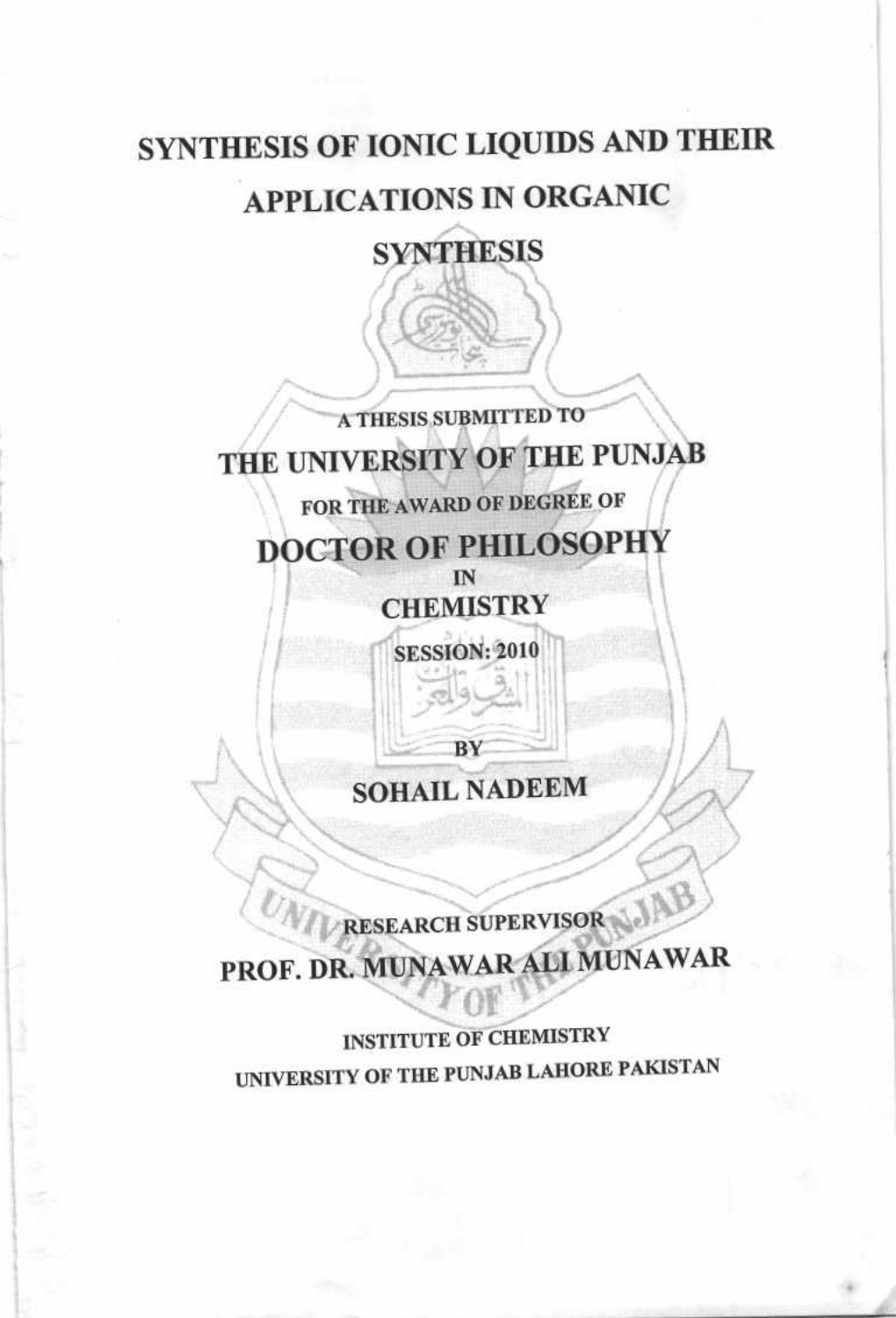to my beloved mom...<br>for supporting me throughout my life<br>especially during this study<br>and to someone special...<br>thank you for waiting all this while.

Ì,

面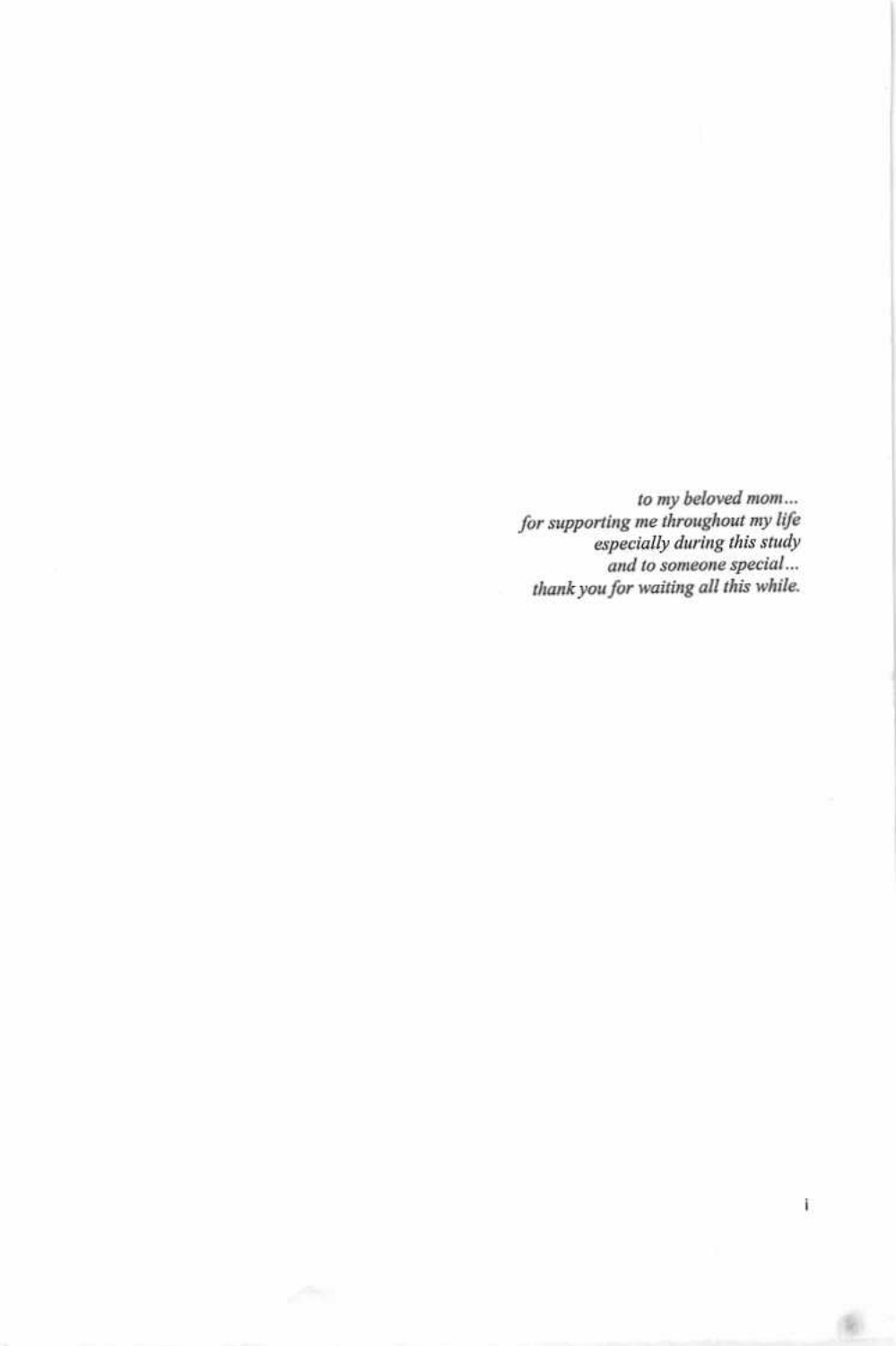### **DECLARATION**

I declare that this thesis entitled "SYNTHESIS OF IONIC LIQUIDS AND THEIR APPLICATIONS IN ORGANIC REACTIONS" is the result of my own research work except as cited in references. The thesis has not been accepted for any degree and is not currently submitted in the cadidature of any other degree.

Signature

Name

: SOHAIL NADEEM

Date

 $: 27 - 12 - 2010$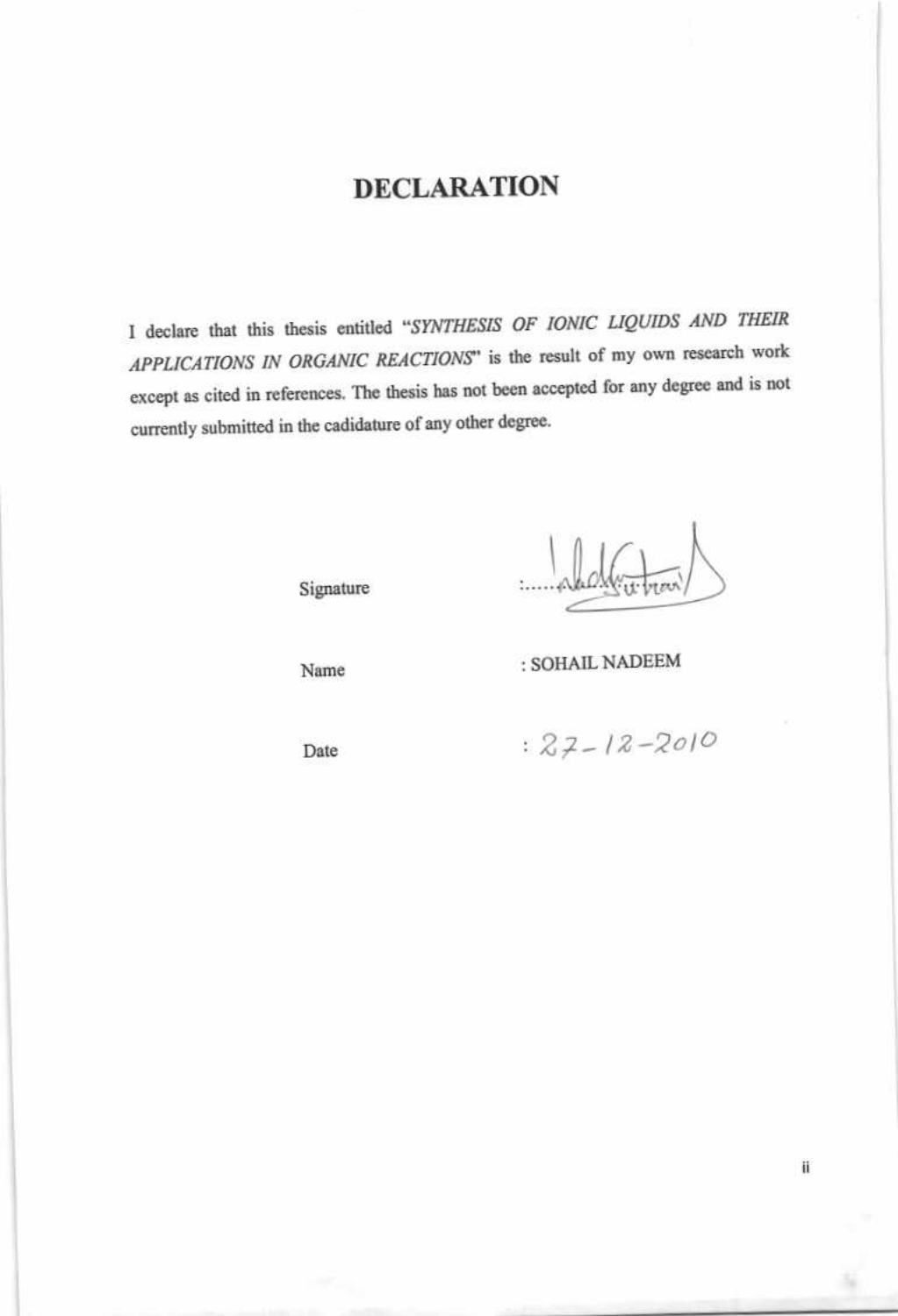#### **CERTIFICATE**

This is to certify that research work described in this thesis entitled "SYNTHESIS OF IONIC LIQUIDS AND THEIR APLLICATIONS IN ORGANIC SYNTHESIS" is the original work of Sohail Nadeem. We have personally gone through all the manuscript and certify to their reported in this data/results/materials correctness/authencity. We further certify that the material included in this thesis has not been used in part or full for any manuscript already submitted or in process of submission in partial/complete fulfillment of the award of any other degree from any other institution. We also certify that Mr. Sohail Nadeem has fulfill all the conditions and is qualified to submit the thesis in regard to the degree of philosophy in chemistry.

In our opinion this thesis is sufficient in terms of scope and quality for the award of degree of Doctor of Philosophy in Chemistry.

| Signature             | $\mathcal{L}_{\rm c}$ |                               |
|-----------------------|-----------------------|-------------------------------|
| Name of Supervisor    | ×.                    | Prof. Dr. Munawar Ali Munawar |
| Date                  |                       | $27 - 2010$                   |
| Signature             | ÿ                     |                               |
| Name of Co-Supervisor | ł                     | Assoc. Prof. Dr.Saeed Ahmad   |
| Date                  |                       | $27 - 12 - 20.10$             |

iii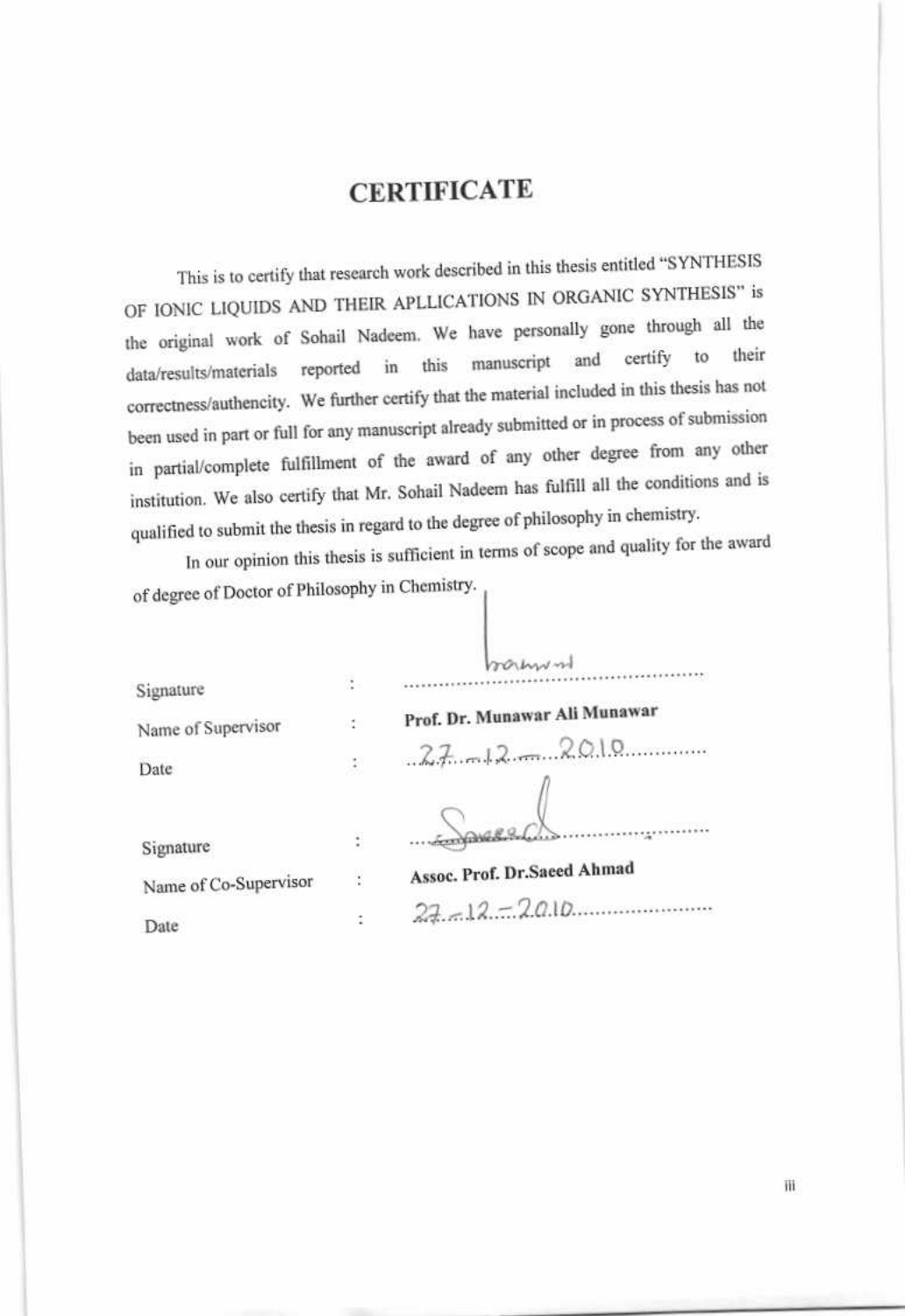#### **ACKNOWLEDGEMENT**

All praise to Almighty Allah for His mercy that has given me the strength, blessings and the time to complete this thesis.

Firstly, I would like to take this opportunity to express my sincere thanks to my supervisors; Prof. Dr Munawar Ali Munawar, Institute of Chemistry, University of the Punjab, Lahore, Pakistan. Assoc. Prof. Dr. Saeed Ahmad, Gomal University, D.I. Khan, Pakistan and Prof. Dr. Robin Don Rogers, University of Alabama, USA for their patience, endless efforts in guidance and comfort while imparting their vast knowledge to me. This thesis is a sign of remarkable accomplishment, thanks to the ever constant advices from them.

1 am grateful to the Pro-V.C. Prof. Dr. Jamil Anwar Chaudhry and Prof. Dr. Saeed Ahmad Nagra University of the Punjab for providing the necessary facilities.

I am thankful to Dr. Misbaul Ain Khan and Prof. Dr. Makshoof Athar for their cooperation and time to time guidance during the research work.

I am indebted to Institute of Chemistry, University of the Punjab, Pakistan, Center for Green Manufacturing (CGM) University of Alabama, USA and Pakistan Council for Scientific and Industrial Research (PCSIR) for providing me the research facilities.

I am also thankful to Higher Education commission of Pakistan (HEC) for providing me the financial support to my research work in Pakistan and abroad as well.

Special thanks go to Prof. Khizar Iqbal Malik for providing me all kinds of support I needed during this study.

Laboratory assistant, librarian and support staff also deserve thanks for their full friendliness and assistance in supplying relevant literature, Chemicals and informations.

Also thanks to my friends Nazir Ahmad, Ghulam Mujtaba, Muhammad Ilyas and Muhammad Ashraf for supporting me throughout my life. Finally I would like to thank my fellow colleagues Rana Amjad, Waqar Nasir, Muhammad Shahid, Muhammad Najibullah, Ismat Fatima and Azhar Saeed who have supported me for all the times in this research work. Finally, I would like to acknowledge all individuals who have provided assistance at various occasions.

#### **Sohail Nadeem**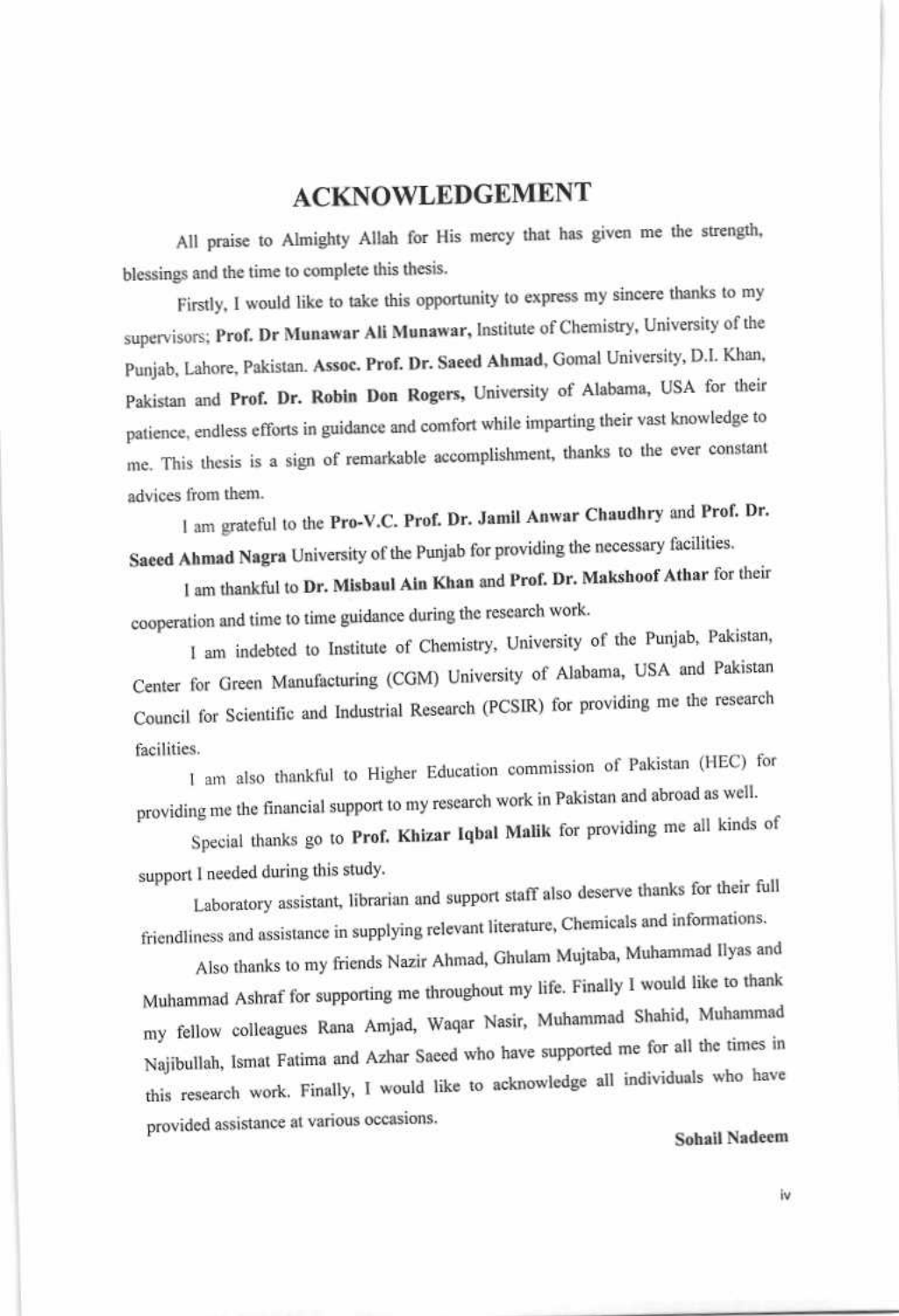### LIST OF SYMBOLS / ABBREVIATIONS / NOTATION / TERMINOLOGY

| $^{0}C$                         | degrees Celcius                             |
|---------------------------------|---------------------------------------------|
| 13C-NMR                         | Carbon nuclear magnetic resonance           |
| H-NMR                           | Proton nuclear magnetic resonance           |
| AA                              | Amino Acid                                  |
| AAIL                            | Amino Acid Ionic Liquids                    |
| BF <sub>4</sub>                 | tetrafluoroborate                           |
| <b>BINAP</b>                    | 2,2'-bis(diphenylphosphino)-1,1'-binaphthyl |
| <b>BMIM</b>                     | Bmim - 1-butyl-3-methylimidazolium          |
| <b>BTI</b>                      | benzothiazolium iodide                      |
| Bu <sub>4</sub> NCl             | Tetrabutylammonium chloride                 |
| CDCl <sub>3</sub>               | Chloroform-d                                |
| CF <sub>3</sub> SO <sub>3</sub> | trifluoromethanesulfonate                   |
| <b>DMF</b>                      | N,N-dimethylformamide                       |
| <b>DMSO</b>                     | Dimethylsulfoxide-d6                        |
| <b>DSC</b>                      | Differential Scanning Calorimetry           |
| emim                            | 1-ethyl-3-methylimidazolium                 |
| Et <sub>3</sub> N               | Triethylamine                               |
| GC                              | Gas Chromatography                          |
| <b>HRMS</b>                     | High resolution mass spectrometry.          |
| hrs                             | hour(s)                                     |
| Hz                              | Hertz (Frequency)                           |
| <b>IR</b>                       | Infrared (Spectroscopy)                     |
| m.p                             | melting point                               |
| MHz                             | Mega Hertz (106 Hertz)                      |
| mmol                            | milli moles $(10^{-3}$ moles)               |
| NTf <sub>2</sub>                | Bis(trifluoromethylsulfonyl)imide           |
| $PF_6$                          | hexafluorophosphate                         |
| ppm                             | parts per million (NMR)                     |
| PTFE                            | Poly Tetrafluoroethylene                    |
| <b>RTIL</b>                     | Room temperature ionic liquid               |
| ScCO <sub>2</sub>               | Supercritical carbon dioxide                |
| <b>TFSA</b>                     | Bis(trifluoromethanesulfonyl)amide          |
| TGA                             | Thermogravimmetric Analysis                 |
| <b>XRD</b>                      | X-Ray Diffraction                           |
| δ                               | Delta (NMR)                                 |
| TFA                             | trifluoroacetate                            |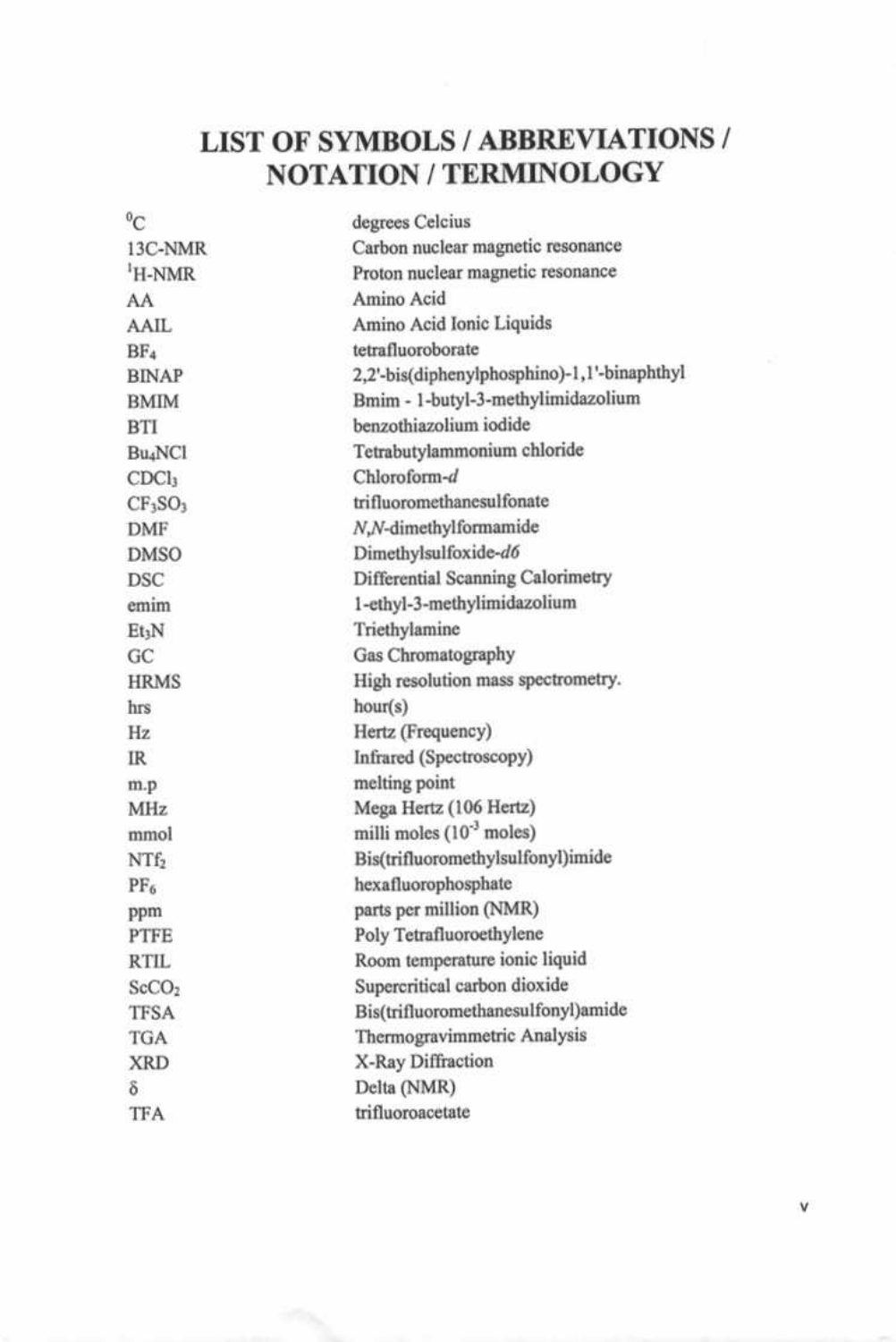### **CONTENTS**

#### Thesis Outline

| <b>CHAPTER 1</b> |  |
|------------------|--|
| r                |  |
| 1.1              |  |
| 1.2              |  |
| 1.3              |  |
| 1.3.1            |  |
| 1.3.2            |  |
| 1.3.3            |  |
| 1.3.4            |  |
| 1.3.5            |  |
| 1.3.6            |  |
| 1.3.7            |  |
| 1.3.8            |  |
| 1.4              |  |
| 1.4.1            |  |
| 1.4.2            |  |
| $1.5-$           |  |
| i)               |  |
| ii)              |  |
| iii)             |  |
| 1.6              |  |
| 1.6.1            |  |
| 1.6.2            |  |
| 1.7              |  |
| <b>CHAPTER 2</b> |  |
| 2                |  |
| 2.1              |  |
| 2.2              |  |
| 2.3              |  |
|                  |  |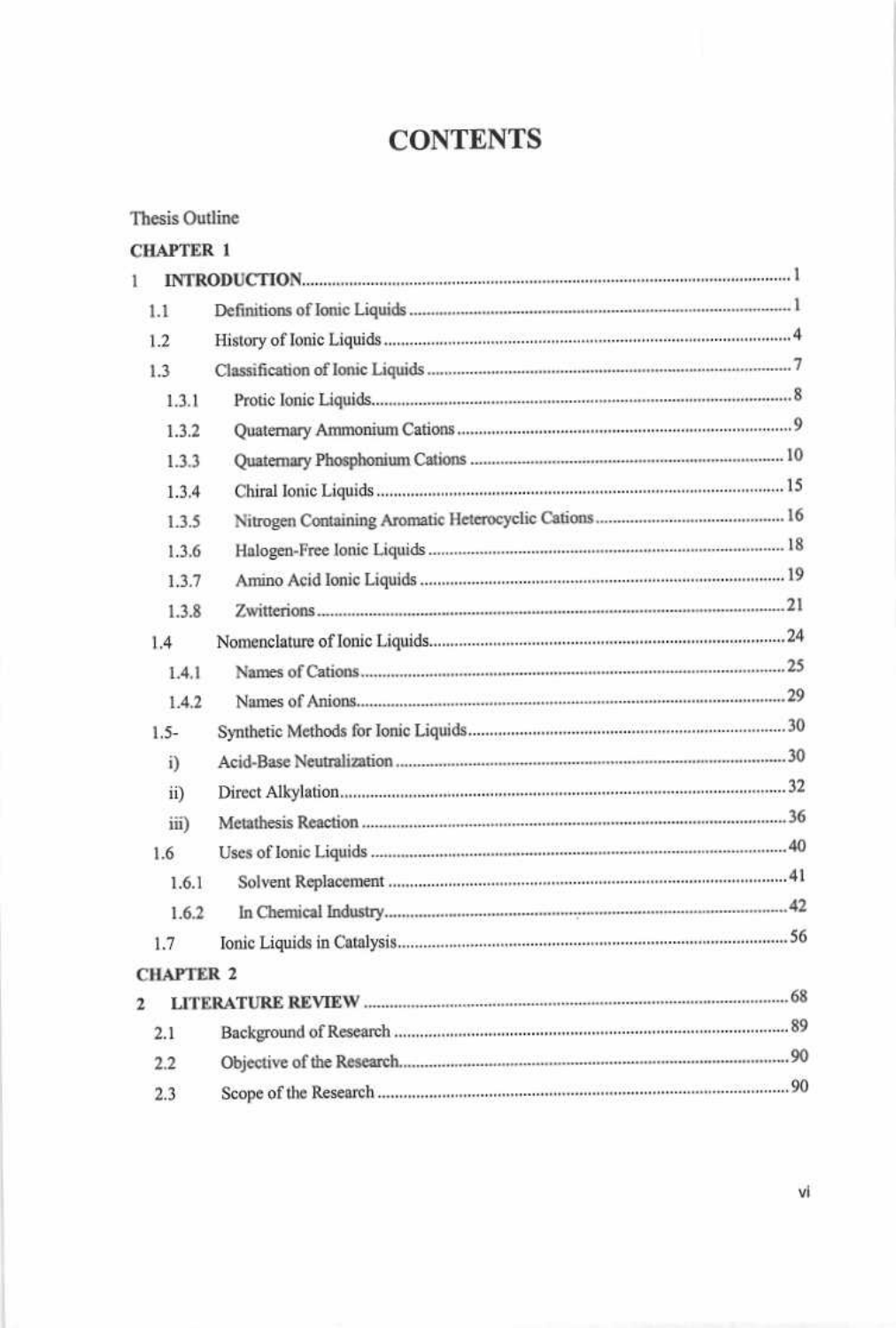#### **CHAPTER 3**

| 3 |                  |                                                                                   |
|---|------------------|-----------------------------------------------------------------------------------|
|   | 3.1              |                                                                                   |
|   | 3.2              |                                                                                   |
|   | 3.3              |                                                                                   |
|   | 3.4              | Peparation N-alkylbenzothiazolium trifluoromethanesulfonate 108                   |
|   | 3.5              |                                                                                   |
|   | 3.6              |                                                                                   |
|   | 3.7              |                                                                                   |
|   | 3.7.1            | Synthesis of benzothiazolium based Lewis Acidic ionic liquid 121                  |
|   | 3.7.2            |                                                                                   |
|   | 3.8              |                                                                                   |
|   | 3.9              |                                                                                   |
|   | 3.10             |                                                                                   |
|   | <b>CHAPTER 4</b> |                                                                                   |
| 4 |                  |                                                                                   |
|   | 4.1              |                                                                                   |
|   | 4.2              | N-Alkylbenzothiazolium [BF4], [PF6], [CF3CO3] and [NTf2] salts 131                |
|   | 4.3              | Ion exchange of Benzothiazolium iodides to benzothiazol-ium tetrafluoroborates by |
|   |                  |                                                                                   |
|   | 4.4              |                                                                                   |
|   | 4.5              |                                                                                   |
|   | 4.6              | Phase behaviour study of benzothiazolium iodide-Aluminum chloride ILs  138        |
|   | 4.7              | Friedel-Crafts Acylation using benzothiazolium chloroiodoal-uminate ILs 142       |
|   | 4.8              |                                                                                   |
|   | 4.9              |                                                                                   |
|   | 4.10             |                                                                                   |
|   | 4.11             |                                                                                   |
|   |                  |                                                                                   |
|   |                  |                                                                                   |
|   |                  | APPENDICES 284                                                                    |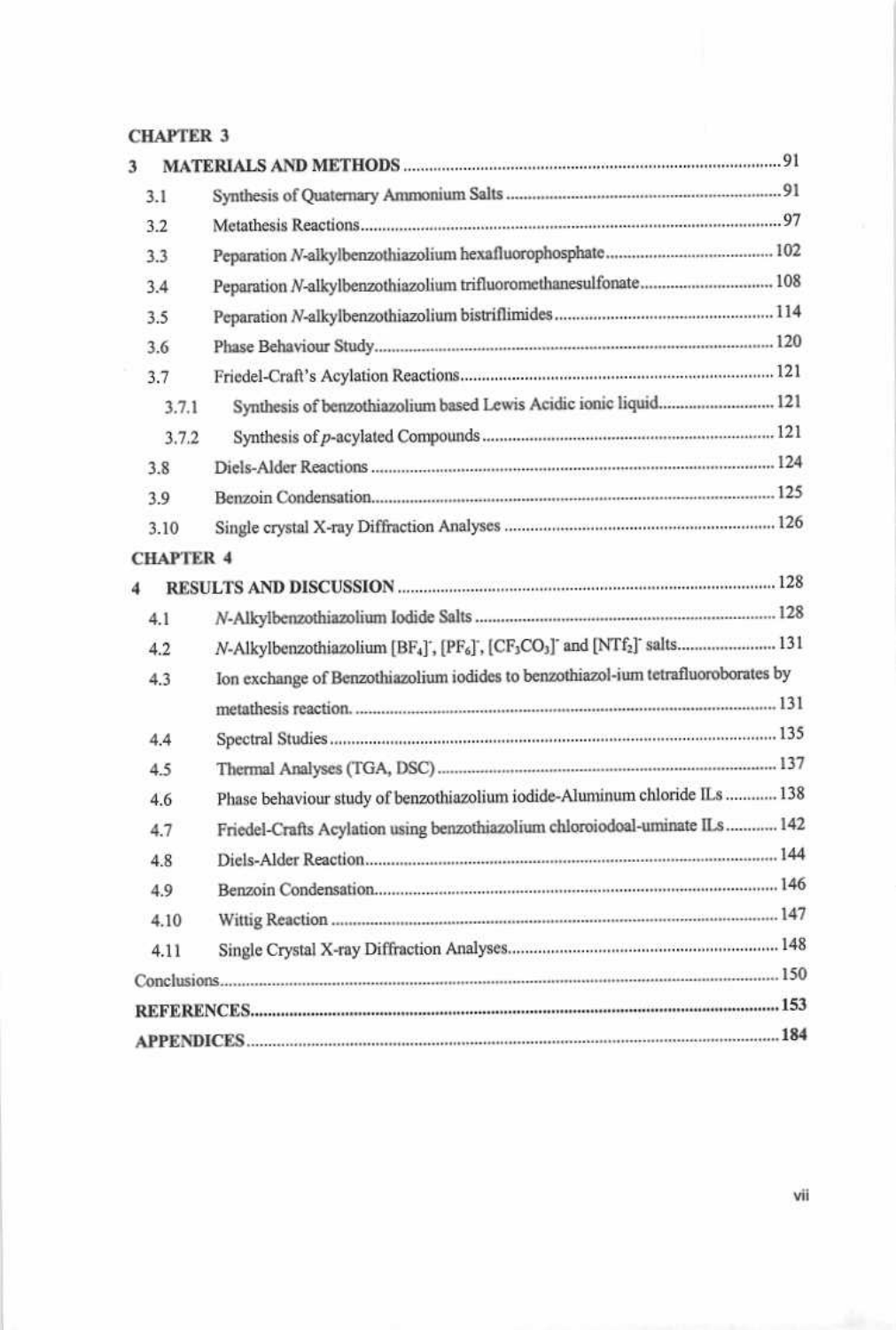# **LIST OF TABLES**

| Table-1  |                                                                                            |
|----------|--------------------------------------------------------------------------------------------|
| Table-2. | Zwitterion ionic liquids with abbreviations and thermal properties  22                     |
| Table-3  | Structures of the ILs and their nomenclature found in literature 28                        |
| Table-4  | Properties of starting tertiary amines and their salts neutralized with HBF <sub>4</sub> . |
| Table-5  | Alkyl halides used in cation formation on imidazolium cation 34                            |
| Table-6  |                                                                                            |
| Table-7  |                                                                                            |
| Table 8. | Specific temperatures, reaction times, and yields for compounds 311a-                      |
| Table-9  | Yields and reaction times for N-alkylbenzothiazolium tetrafluorobo-rates                   |
| Table-10 | Yields and reaction times for N-alkylbenzothiazolium hexafluoropho-                        |
| Table-11 | Yields and reaction times for N-alkylbenzothiazolium trifluorometha-                       |
| Table-12 | Yields and reaction times for N-alkylbenzothiazolium bis(trifluorome-                      |
| Table-13 | Liquidity comparison of different benzothiazolium based lewis acid ionic                   |
| Table-14 | Time required and yields of Friedel-Crafts acylation products 144                          |
| Table-15 |                                                                                            |
| Table-16 | Benzoin condensation of benzaldehyde in ionic liquids 147                                  |
| Table-17 | Benzoin condensation of benzaldehyde and paraformaldehyde in ILS., 147                     |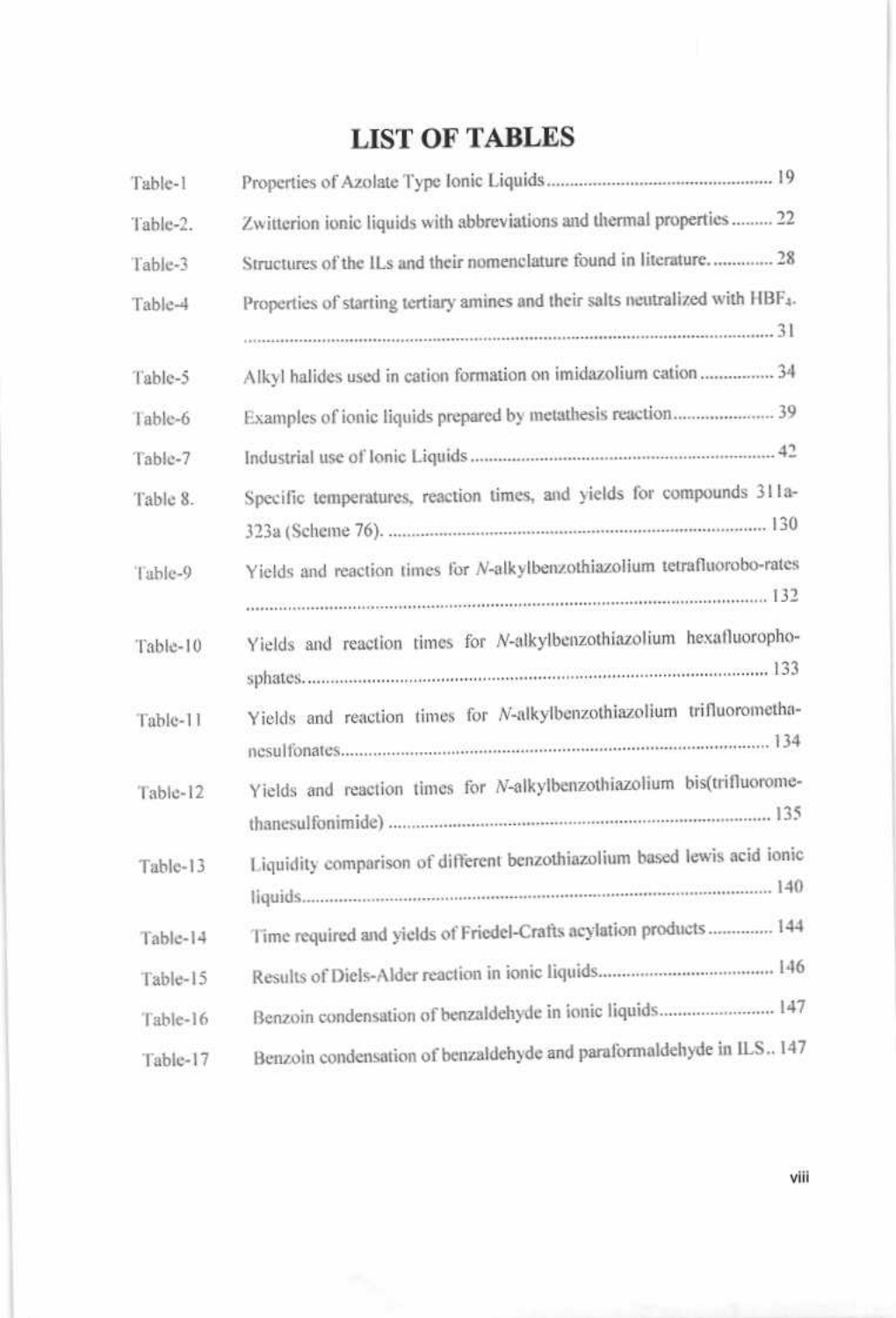## **LIST OF SCHEMES**

| Scheme-1  |                                                                   |  |
|-----------|-------------------------------------------------------------------|--|
| Scheme-2  |                                                                   |  |
| Scheme-3  |                                                                   |  |
| Scheme-4  |                                                                   |  |
| Scheme-5  |                                                                   |  |
| Scheme-6  |                                                                   |  |
| Scheme-7. | Suggested abbreviation for 1,3-disubstituted imidazolium salts 26 |  |
| Schem-8   |                                                                   |  |
| Schem-9   |                                                                   |  |
| Scheme-10 |                                                                   |  |
| Scheme-11 |                                                                   |  |
| Scheme-12 |                                                                   |  |
| Scheme-13 |                                                                   |  |
| Scheme-14 | Quaternization of tertiary amines followed by anion exchange  38  |  |
| Scheme-15 |                                                                   |  |
| Scheme-16 |                                                                   |  |
| Scheme-17 |                                                                   |  |
| Scheme-18 |                                                                   |  |
| Scheme-19 |                                                                   |  |
| Scheme-20 | Process for the isomerisation of 3,4-epoxybut-1-ene  45           |  |
| Scheme-21 | The process of hydrosilylation of a polydimethylsiloxane 48       |  |
| Scheme-22 | Preparation of substituted alkynes in phosphonium bromide IL  51  |  |
| Scheme-23 | Preparation of substituted alkynes in phosphonium triflate IL 52  |  |
| Scheme-24 | Self-metathesis of oct-1-ene to tetradec-7-ene and ethane  53     |  |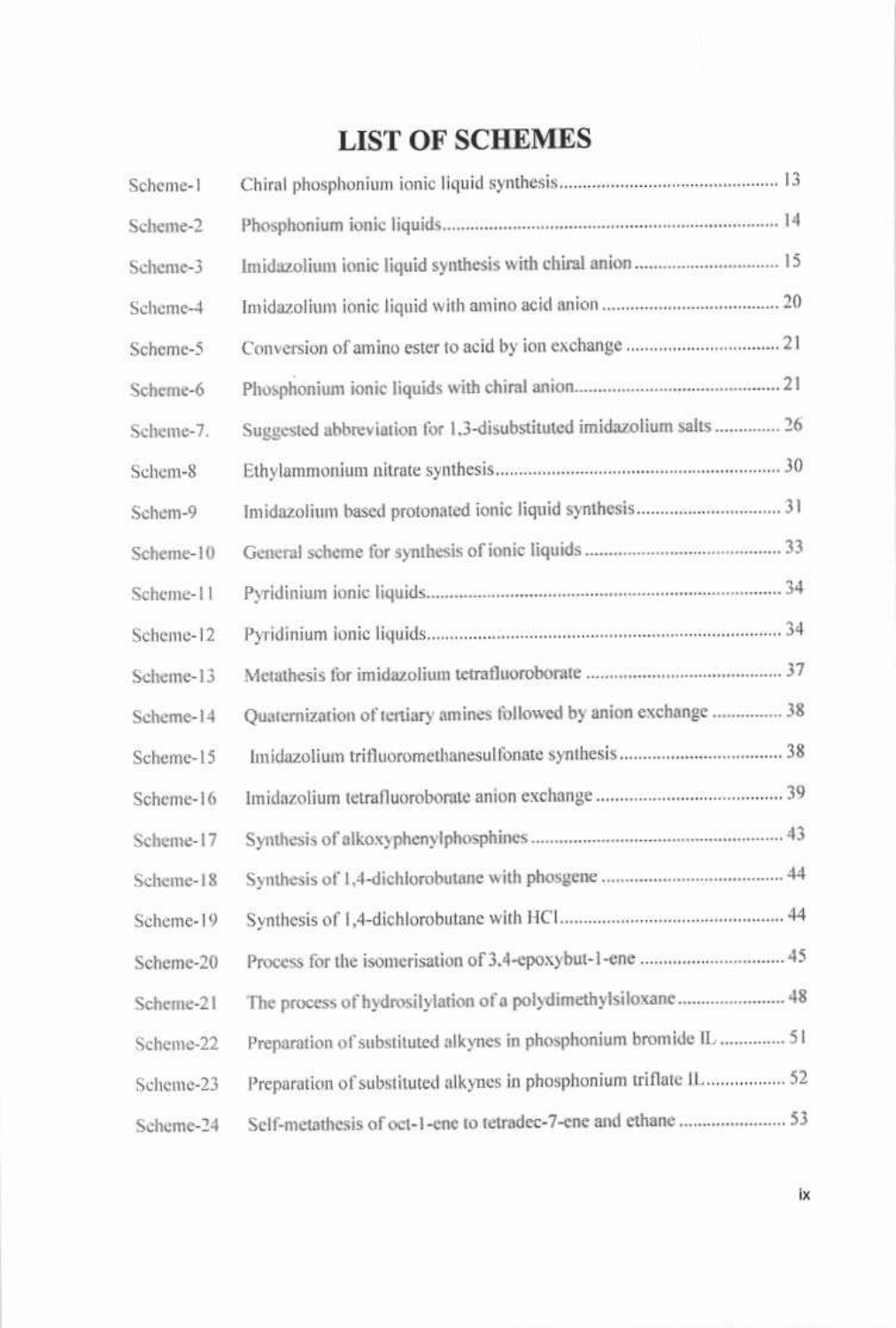| Scheme-25 | Synthesis of 4-hydroxyphenylbutanoic acid in pyridinium IL  55            |
|-----------|---------------------------------------------------------------------------|
| Scheme-26 |                                                                           |
| Scheme-27 |                                                                           |
| Scheme-28 |                                                                           |
| Scheme-29 |                                                                           |
| Scheme-30 | Regioselective N-substitution of pyrrole with alkyl halides in ILs 59     |
| Scheme-31 | Selective N-alkylation of N-acidic heterocyclic compounds in ILs 59       |
| Scheme-31 | Oxidation of hydroxylated benzaldehydes to corresponding phenols  60      |
| Scheme-32 | Knoevenagel condensation between aldehydes or ketones in ILs 60           |
| Scheme-33 |                                                                           |
| Scheme-34 |                                                                           |
| Scheme-35 |                                                                           |
| Scheme-36 |                                                                           |
| Scheme-37 |                                                                           |
| Scheme-38 | Palladium acetate-catalyzed coupling reaction of aryl boronic acids with  |
|           |                                                                           |
| Scheme-39 |                                                                           |
| Scheme-40 | Microwave-assisted, palladium-catalyzed transfer hydrogenation in ILs. 64 |
| Scheme-41 | Addition of Grignard reagents to carbonyl compounds in ILs  65            |
| Scheme-42 |                                                                           |
| Scheme-43 |                                                                           |
| Scheme-44 |                                                                           |
| Scheme-45 |                                                                           |
| Scheme-46 |                                                                           |
| Scheme-47 |                                                                           |

 $\frac{1}{2}$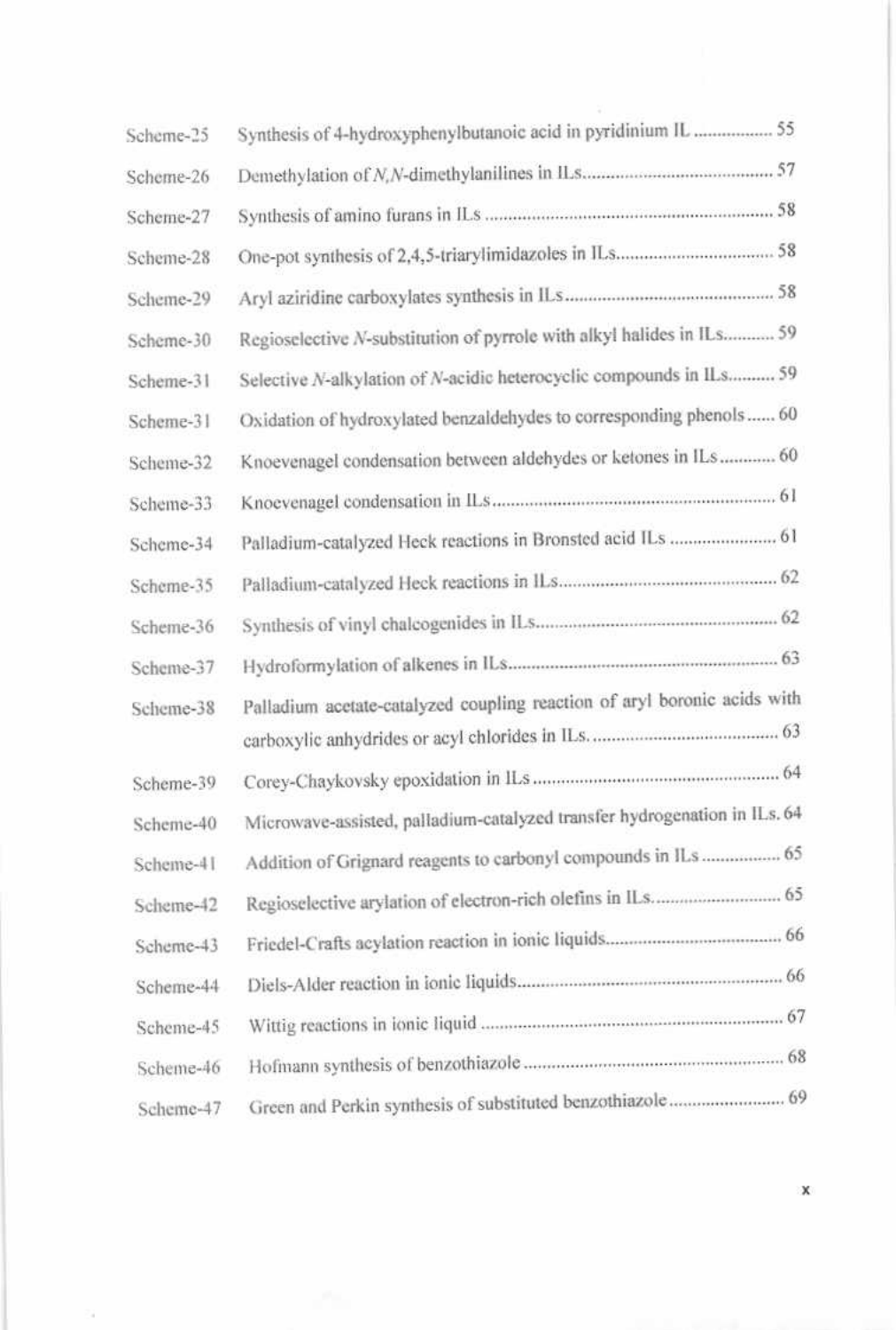| Scheme-48 |                                                                          |
|-----------|--------------------------------------------------------------------------|
| Scheme-49 | Synthesis of benzothiazole from 2-aminobenzenethiol and acyl chlorides   |
| Scheme-50 |                                                                          |
| Scheme-51 |                                                                          |
| Scheme-52 | Konig preparation of methylene bases from benzothiazolium salts  71      |
| Scheme-53 | Konig benzothiazolium synthesis from 2-aminobenzenethiol 71              |
| Scheme-55 |                                                                          |
| Scheme-56 |                                                                          |
| Scheme-57 |                                                                          |
| Scheme-58 | of 2-(2-ethylsulfanylvinyl)-N-<br>preparation<br>Majer<br>Kendall<br>and |
|           |                                                                          |
| Scheme-59 | Horwitz and co-workers preparation of benzothiazolium salts  75          |
| Scheme-60 | Vorsanger's synthesis of 3-deuteriomethylbenzothiazolium iodide 76       |
| Scheme-61 | Benzothiazolium salts from 2-alkylaminobenzenethiol 76                   |
| Scheme-62 | Weinhardt et al. study of substituted benzothiazolium salts 77           |
| Scheme-63 | Synthesis of benzothiazolium salts by the condensation of 2-amino        |
| Scheme-64 |                                                                          |
| Scheme-65 | Reaction of 2-ethoxycarbonyl-3-methylbenzothiazolium perchlorate with    |
| Scheme-66 |                                                                          |
| Scheme-67 |                                                                          |
| Scheme-68 | Interconversion of enantiomeric secondary alcohols with benzothiazolium  |
| Scheme-70 | Knoevenagel condensation of benzothiazolium salts with dialdehydes 82    |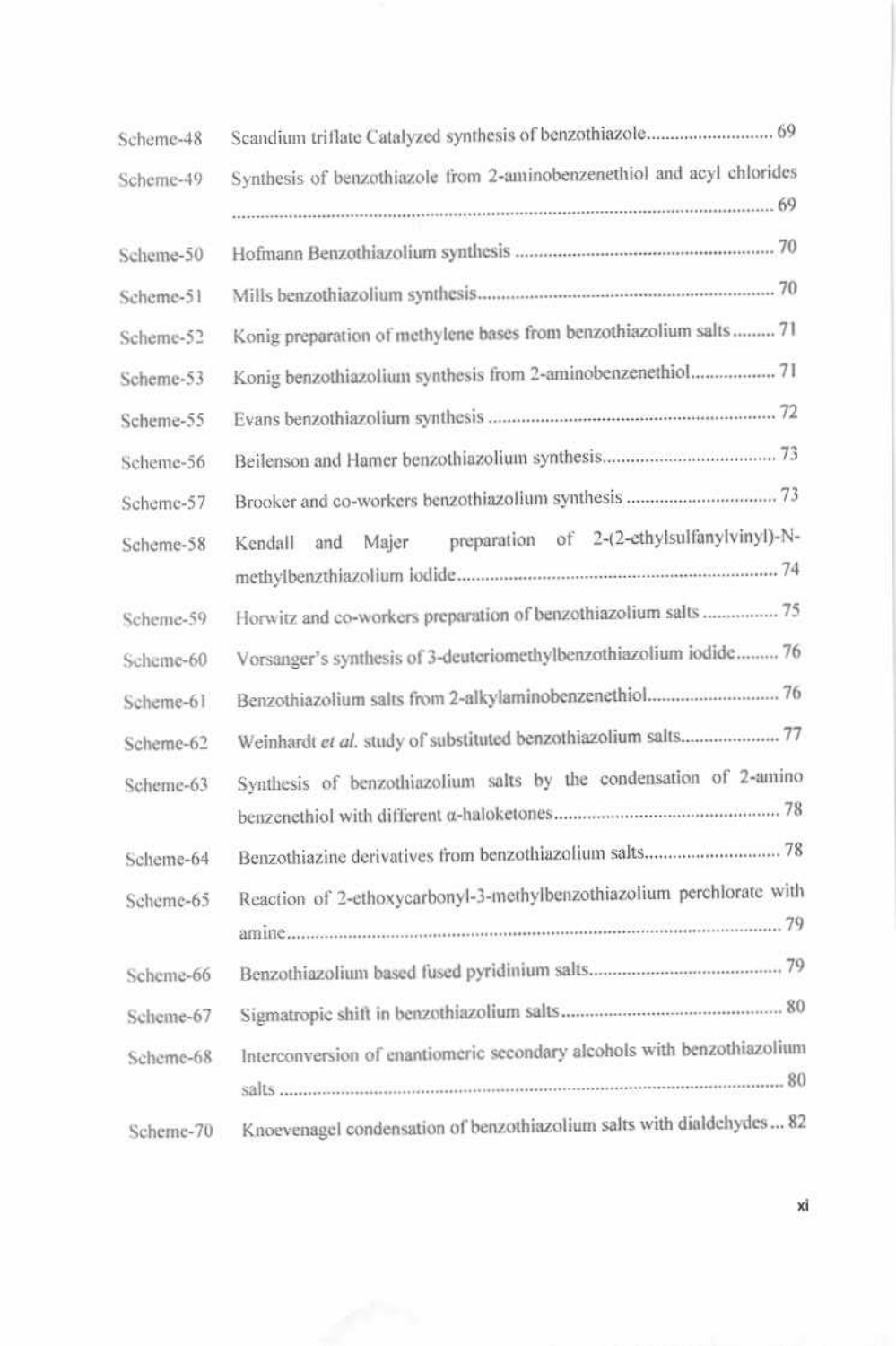| Scheme-71 | 6, 7 and 8 membered hetrocycles from benzothiazolium salts 82             |
|-----------|---------------------------------------------------------------------------|
| Scheme-73 | Use of benzothiazole ring system as an "on-off" type of leaving group for |
|           | the preparation of ketones and carboxylic acid derivatives.  85           |
| Scheme-74 | Conversion of pyrylium & thiopyrylium salts to substituted benzene ring   |
|           |                                                                           |
| Scheme-75 | N-Propargyl alkynylbenzothiazolium salts as DNA cleavage agents 87        |
| Scheme-76 | Synthesis of iodide salts followed by anion exchange metathesis 129       |
| Scheme-77 | Metathesis reaction of imidazolium chloride with NaBF4 131                |
| Scheme-78 | Lewis acid based ionic liquids from benzothiazolium iodide salts 139      |
| Scheme-79 | Preparation N-undecylbenzothiazolium iodide-AlCl <sub>3</sub> IL  143     |
| Scheme-80 | Friedel-Crafts acylation reactions in N-undecylbenzothiazolium iodide-    |
|           |                                                                           |
| Scheme-81 |                                                                           |
| Scheme-82 | Benzoin condensation of benzaldehyde in benzothiazolium ILs 146           |
| Scheme-83 | Benzoin condensation of benzaldehyde and paraformaldehyde 147             |
| Scheme-84 |                                                                           |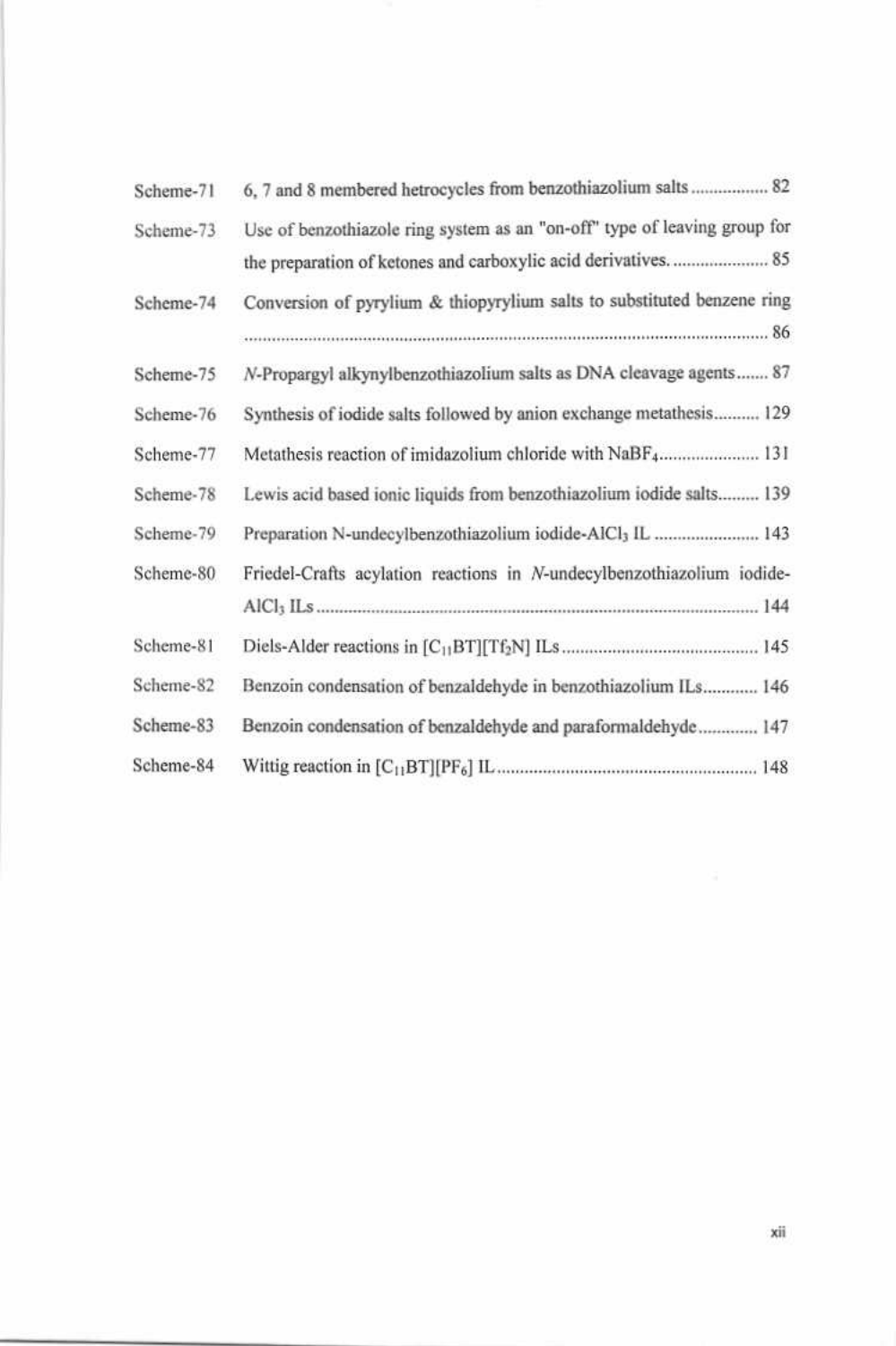## **LIST OF FIGURES**

| Figure-1  | Number of publications with ionic liquids as the topic. accessed from        |
|-----------|------------------------------------------------------------------------------|
| Figure-2  |                                                                              |
| Figure-3  |                                                                              |
| Figure-4. |                                                                              |
| Figure-5  | Examples of abbreviations for different types of 1,3-disubstituted           |
| Figure-6. | Representative structures and abbreviations for N-substituted pyridinium     |
| Figure-7  |                                                                              |
| Figure-8  |                                                                              |
| Figure-9  |                                                                              |
| Figure-10 |                                                                              |
| Figure-11 | Painted surfaces with paints with and without added ionic liquids  51        |
| Figure-12 | The phase diagram for the EMIM CI-AICI <sub>3</sub> system 142               |
| Figure-13 | The phase diagram for the [C <sub>11</sub> BT]I-AlCl <sub>3</sub> system 142 |
| Figure-14 |                                                                              |
| Figure-15 |                                                                              |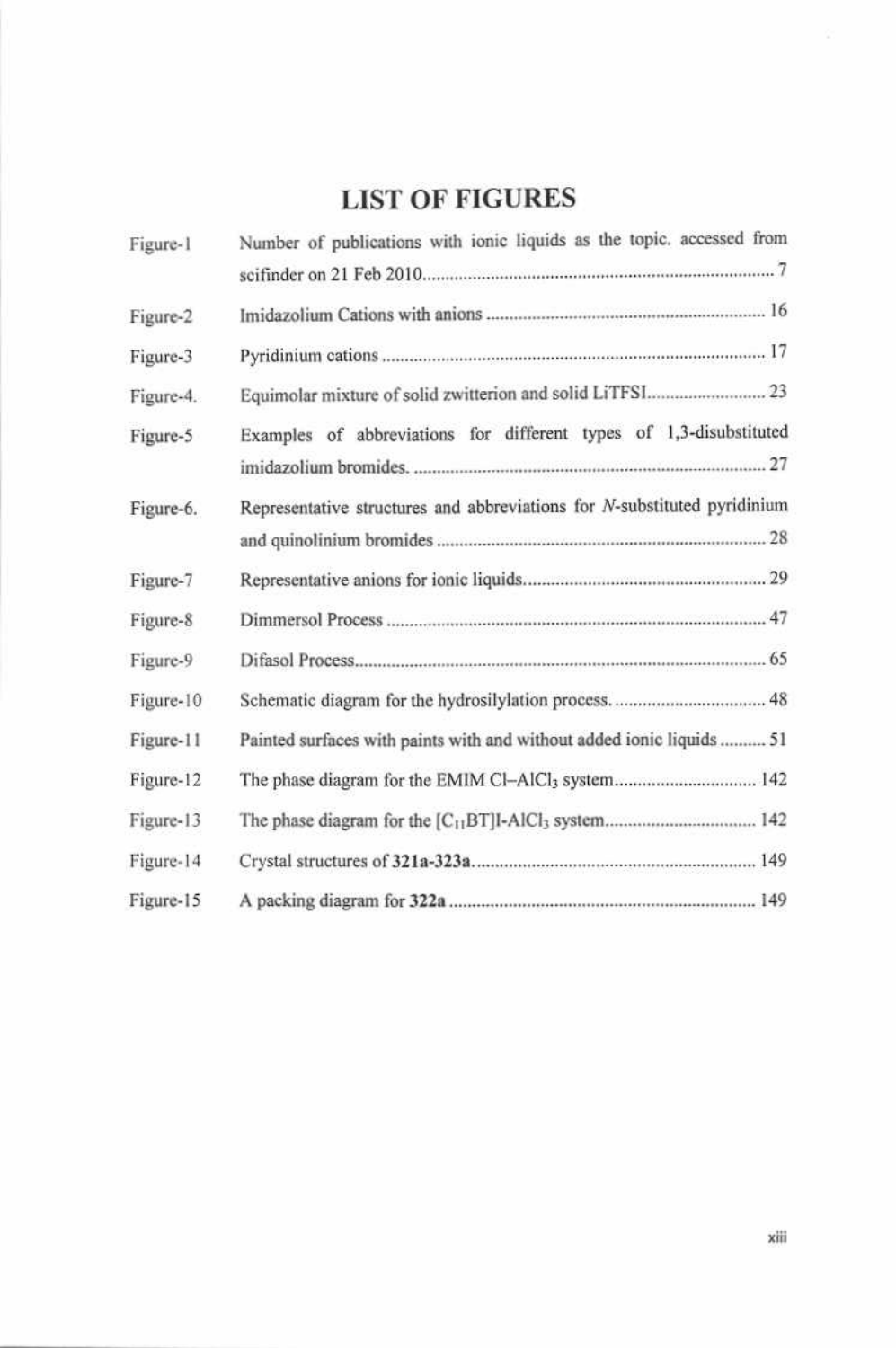### **LIST OF APPENDICES**

81

| Appendix-1 |                                                |
|------------|------------------------------------------------|
| Appendix-2 |                                                |
| Appendix-3 |                                                |
| Appendix-4 |                                                |
| Appendix-5 |                                                |
| Appendix-6 |                                                |
| Appendix-7 |                                                |
| Appendix-8 |                                                |
| Appendix-9 |                                                |
|            |                                                |
|            |                                                |
|            |                                                |
|            |                                                |
|            | Appendix-14 Article published from thesis work |